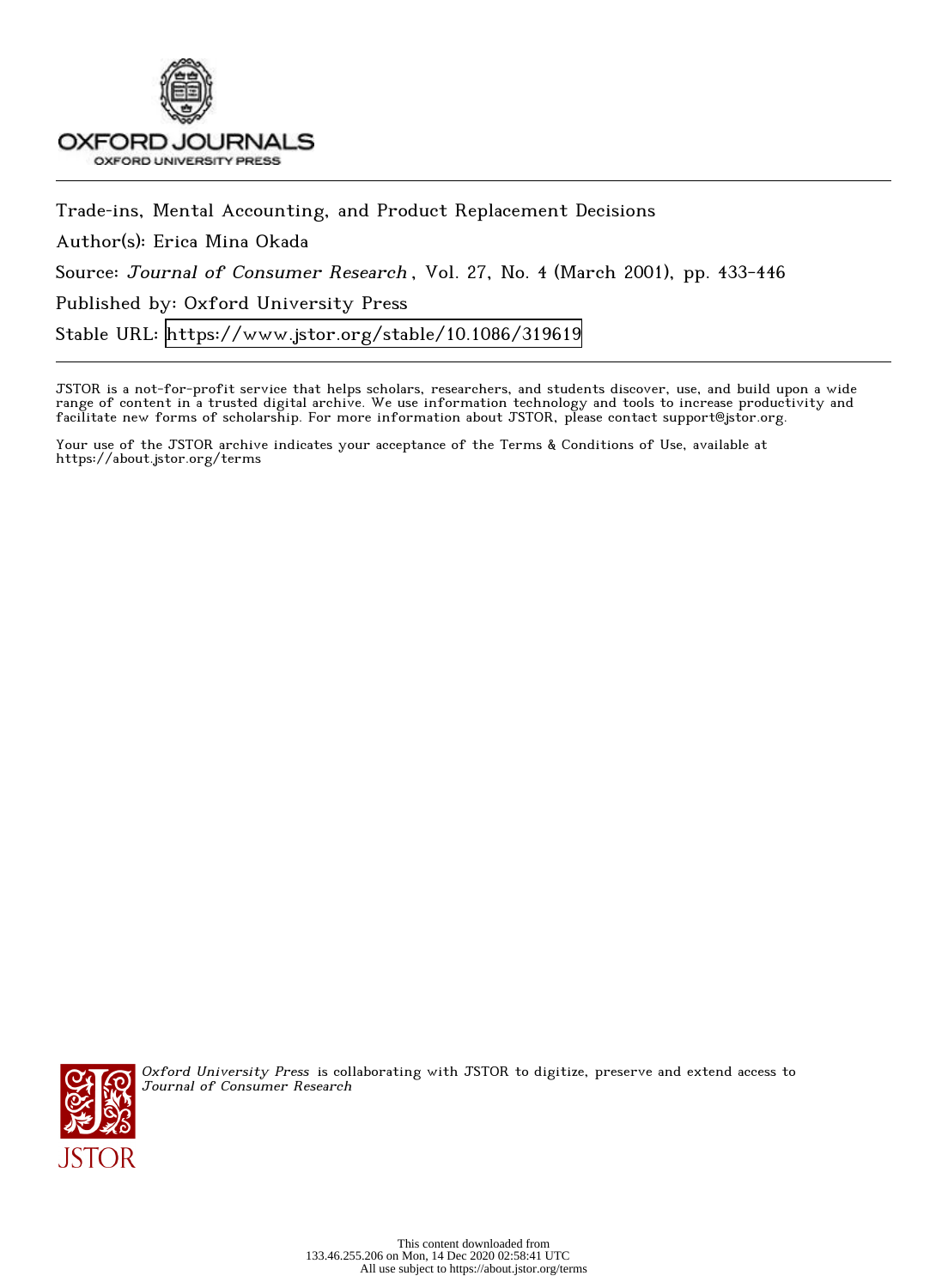# **Trade-ins, Mental Accounting, and Product Replacement Decisions**

ERICA MINA OKADA\*

When a consumer who already owns a durable-type product in a category faces the opportunity to upgrade to a new, higher-quality product, the replacement purchase decision is driven by both normative economic factors and psychological factors. As a normative decision maker, s/he considers the purchase price of the new alternative, but s/he additionally considers the mental cost of retiring the old product before s/he has gotten his/her money's worth out of it. During ownership of a product, a consumer mentally depreciates the initial purchase price, thus creating a "mental book value" for the product. The write-off of this mental book value is felt as the mental cost of a replacement purchase. Based on the principles of mental accounting and mental depreciation, I provide a theoretical explanation for this mental cost and why an individual's replacement purchase decision may be more sensitive to the mental cost than the marginal cost. When applied appropriately, mental accounting can serve a useful purpose to the utility-maximizing consumer in the long run, but when misapplied, it results in a misallocation of resources that does not add any value from the perspective of utility maximization. Through three experiments, I measure the negative effect of the write-off on a replacement purchase decision and demonstrate ways in which it can be mitigated. Trade-ins are examined as one way in which a consumer can be guided to make replacement purchase decisions that are more aligned with normative choice.

dopting the framework of mental accounting and prospect theory, this article explains how both normative and psychological mechanisms drive replacement purchase decisions. Consumers making a replacement decision face essentially two types of costs: (1) the purchase price of the new model itself and (2) the mental cost of retiring the old model before they have gotten their full money's worth out of it. The first type of cost is studied extensively as a normative determinant in various disciplines, including economics, finance, and marketing. However, there has not been very much research on the mental cost. The purpose of this study is twofold. First, I study the mental cost of retiring the old product. Based on the principles of mental accounting (Thaler 1985) and mental depreciation (Heath and Fennema 1996), I provide a theoretical explanation as to why

\*Erica Mina Okada is an assistant professor at the School of Business at the University of Washington, Box 353200, Seattle, WA 98195-3200 (emokada@u.washington.edu). This article is based on the author's doctoral dissertation at the Wharton School at the University of Pennsylvania. This research was supported in part by a grant from the Marketing Science Institute, as a winner of the 1998 Alden Clayton Award for outstanding dissertation proposal. The author gratefully acknowledges her dissertation chairs, Steve Hoch and Dave Reibstein, for their guidance and helpful comments. She thanks her committee members, Howard Kunreuther, Mary Frances Luce, and Jagmohan Raju. She also appreciates the suggestions of Teck Ho, three reviewers at the Marketing Science Institute, and the editor, associate editor, and three reviewers of the *Journal of Consumer Research*.

a replacement purchase decision is more sensitive to the mental cost than the purchase price of the new model itself. Second, I demonstrate how pricing tools such as trade-ins, gift-giving opportunities, and rental rates can affect the consumer's mental accounting for this psychological cost.

# **AN EXAMPLE OF THE TRADE-IN AT WORK**

I started out with the intuition that consumers would be more responsive to a decrease in the mental cost than to an equivalent decrease in the purchase price of a new durable, and I conducted a preliminary study with undergraduates. Subjects were told that they owned a very basic camera that they purchased a few years ago. Now there is a new camera available that takes higher-quality photos, comes with advanced features, and also is smaller in size and lighter in weight. Half the subjects were presented with the new camera regularly priced at \$200 on sale for \$120. The other half was offered an \$80 trade-in for their old camera when they purchased the new \$200 camera. The cash values are equivalent, but normative theories of choice would predict that they would be at least as likely to purchase the new camera at a sale price as with a trade-in, as the end state of the trade-in offer is strictly dominated by the end state of the straight sale offer. They get to keep the old camera with the straight sale, but not with the trade-in. However, this ex-

2001 by JOURNAL OF CONSUMER RESEARCH, Inc. ● Vol. 27 ● March 2001 All rights reserved. 0093-5301/2001/2704-0003\$03.00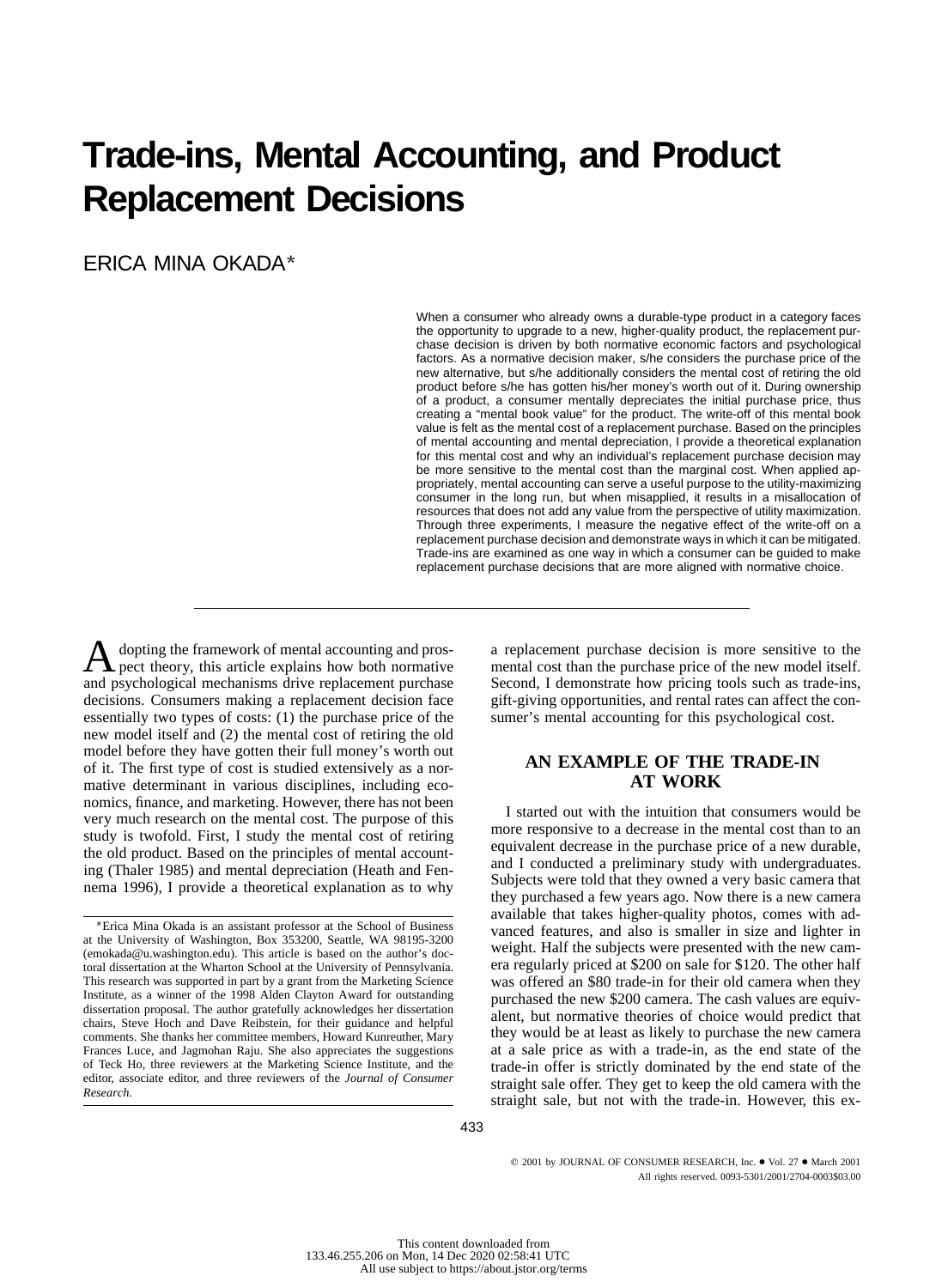periment demonstrated that the likelihood of purchase overall was actually 12.5 percent higher when a trade-in was offered (56 percent) as compared to a straight sale (44 percent). Furthermore, when a trade-in was offered for the old camera, subjects who had bad experiences with their cameras were significantly more likely to upgrade (69 percent) than those who had good experiences (44 percent). This seems intuitive, as the ones who had bad experiences would have more to gain from the upgrade. However, when the higher-quality camera was priced as a straight sale without a trade-in, the ones who had good experiences, who seemingly had less to gain from the upgrade, were just as likely to upgrade (46 percent) as the ones who had bad experiences (41 percent). These results not only supported the original intuition but also suggested that (1) the mental cost may be driven by past usage experience and (2) trade-ins are more effective when individuals feel that they have not yet gotten their money's worth out of the old camera, and the mental cost is higher.

An alternative explanation for this observation is that trade-ins are in general preferred to cash equivalent price discounts. This is a simpler explanation that does not rely on the mental cost construct. However, people's general preference for trade-ins does not adequately explain the difference in the effectiveness of trade-ins across different usage experiences. One straightforward test to distinguish between the two explanations is to see what happens when there is no money involved in the acquisition of the previous camera, and the mental cost is presumably zero. I conducted a similar study with one exception: the subjects were told that they won the very basic camera a few years ago when they entered a free lottery. In this case, there was no difference between when a trade-in was offered (60 percent) and a straight sale (59 percent). The trade-in seems to work by mitigating the mental cost.

# **THEORETICAL FOUNDATION**

This study applies mental accounting and prospect theory to product replacement decisions. The concept of replacement is relevant to durable-type products that I refer to as "reusables." Reusables have the following characteristics: (1) the cost of purchase is incurred up front, but they are used over and over, and the benefits from consumption are spread out over future periods, and (2) the utility does not diminish significantly in successive usage occasions. I have considered a variety of reusables in my studies, such as cameras, bicycles, sports club memberships, time-shares at beach houses, laptop computers, and personal stereos. This study focuses on replacement purchases, where a consumer who owns a reusable that is still functional faces the opportunity to upgrade to a new higher-quality reusable.

My product replacement model has two unique aspects. First, replacement purchase decisions involve two criteria: one based on marginal cost-benefit analysis and another based on mental accounting. Each criterion is coded as a gain or loss according to a simplified value function (Kahneman and Tversky 1979), and the net gain associated with

a replacement purchase is the sum of the gain or loss of the two criteria. The second unique aspect is the concept of a product's mental book value. During ownership of a reusable, a consumer mentally depreciates the initial purchase price, thus creating a mental book value for the reusable. When the replacement purchase is made, the buyer incurs a mental cost equal to the write-off of this remaining book value. What I present, rather than a model of psychological process, is a paramorphic model that describes a consumer's replacement purchase decision.

# Marginal Criterion: Marginal Cost-Benefit Analysis of the New Reusable

When consumers who currently own an old reusable  $R_0$ , consider upgrading to a new reusable  $R_1$  (subscripts 0 and 1 refer to the old and new, respectively), one criterion that they use is the marginal cost-benefit analysis of the new reusable over a planning horizon *H*. If  $E_0$  and  $E_1$  are the expected total future enjoyment of the old and new reusables, respectively, over *H*, the consumer can expect an incremental benefit of  $(E_1 - E_0)$  by upgrading to the new reusable. The marginal cost is the purchase price of the new reusable, or  $P_1$ . The marginal decision criterion is therefore to replace if  $(E_1 - E_0 - P_1) > 0$ . A consumer's probability of purchasing a new reusable to replace the current reusable decreases with the expected total future enjoyment of the current reusable  $(E_0)$  over the planning horizon. A consumer who expects his current reusable to be useful into the future expects to gain less from an upgrade than one who expects his current reusable to be of little use.

Future estimates generally are based on past experiences, so the expected total future enjoyment of the old reusable should be a function of the consumer's past usage experience with the old reusable. I operationalize usage experience on two dimensions: frequency and quality. Usage frequency refers to how many times an individual has consumed the old reusable over a given time period. Quality refers to how much enjoyment the individual has derived from the old reusable on each usage occasion. If past usage experience has been frequent and positive (infrequent and negative), a consumer will expect her future usage pattern to continue to be frequent and positive (infrequent and negative) over the planning horizon. $<sup>1</sup>$ </sup>

This study assumes that an individual's usage experience affects the expected total future enjoyment of the old reusable only, and the expected total future enjoyment of the new reusable is assumed to be independent of past usage experience. The validity of this assumption is tested in the experiments as well.

<sup>1</sup> When there is significant wear and tear on a product with successive usage, this may not necessarily hold. For example, with candles or batteries, the expected total future enjoyment would actually be lower if past usage has been frequent. However, with reusables, future utility does not diminish significantly over a reasonable planning horizon.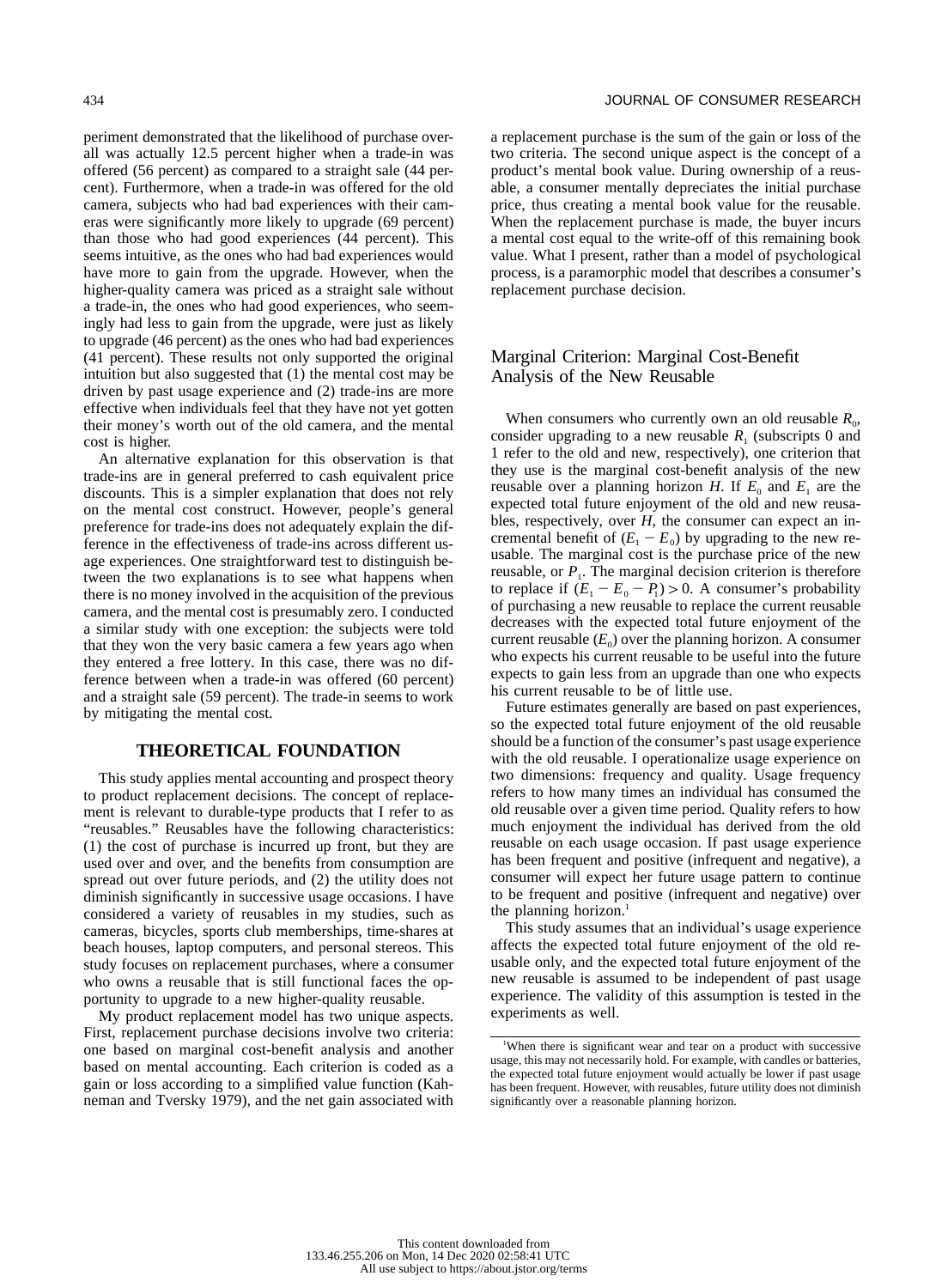# Mental Accounting Criterion: Write-off of the Mental Book Value of the Current Reusable

Once an individual has paid  $P_0$  for the old reusable, normative models suggest that the individual should use the old reusable as if it were free. After all,  $P_0$  is a sunk cost. However, individuals who practice mental accounting will not conform to the normative model. Money is fungible, but consumers do not always recognize this fungibility and, instead, engage in mental accounting. Consumers mentally track the costs and benefits of a transaction (Thaler 1980, 1985). When a consumer purchases the old reusable, he opens a mental account and posts the purchase price  $P_0$  as a negative entry in the account, but he feels no pain at the time of payment. A consumer psychologically links the costs and benefits of a transaction (Hirst, Joyce, and Scadewald 1994; Kahneman and Tversky 1984; Prelec and Loewenstein 1998). As the consumer uses the old reusable, the benefits from consumption are posted in the same account as positive entries, and the cumulative enjoyment in the account increases. The "mental book value," or *BV*, at a point in time refers to the positive difference between the initial purchase price and the cumulative enjoyment up to that point. When the cumulative enjoyment from consumption increases to a point where it equals the purchase price, the net entries in the account become zero. This is the breakeven, or the point at which the consumer feels that he has gotten his money's worth from the old reusable.

Purchasing the new reusable triggers the closing of the old reusable account, because the consumer presumably would no longer use the old one once she has the new one. If the replacement purchase is made at a time *t* before breakeven, the old reusable still has a positive mental book value  $BV_0(t)$ . When the account is closed the remaining mental book value must be written off, and she feels the pain associated with recognizing this loss. A consumer's probability of purchasing a new reusable to replace the current reusable decreases with the remaining mental book value of the current reusable.

The sunk cost effect (Arkes and Blumer 1985; Dick and Lord 1998; Garland 1990; Garland and Newport 1991; Heath 1995) is motivated by the idea that once a purchase has been made, the only way not to waste this money is to stick with the original plan and continue to use the purchased item. The sunk cost effect can be explained as a consumer's effort to avoid the write-off of the remaining mental book value by continuing to use the product, thereby keeping the account open. In this study, I start out with a simple case in which the old reusable cannot be sold or given away, so when a replacement purchase is made, the entire amount of the mental book value must be written off without any offsetting residual value. In a later study, I relax this condition and consider situations where there is residual value and the old reusable may be sold or given away as a gift.

The mental book value is the positive difference between the initial purchase price and cumulative enjoyment, which in turn is also a function of the consumer's past usage experience. The remaining mental book value of a previously

purchased reusable is expected to be lower for an individual with a frequent usage experience than for an individual with an infrequent usage experience. Remaining book value is also expected to be lower for an individual with a positive usage experience than for an individual with a negative usage experience.

This is an elaboration of the work by Heath and Fennema (1996) that showed that individuals mentally depreciated durables linearly over time. Gourville and Soman (1998) demonstrated that over time people adapted to payments that they previously made, as well. This study varies frequency and quality of usage experience across individuals over a given time interval. I posit that mental depreciation is not only a function of time but also the frequency and quality of past usage experience.

An individual's past usage experience exerts two opposing effects on each of the two criteria. A good (bad) usage experience results in low (high) mental book value, which decreases (increases) the mental cost, but at the same time it increases (decreases) the expected total future enjoyment of the old reusable, which decreases (increases) the marginal net benefit of the new reusable. The expected total future enjoyment and mental book value are two different valuations of the same old reusable, similar to the way in which firms have different valuations of its assets. A financial accountant's valuation of a firm's asset is its book value, or the acquisition price minus accumulated depreciation. This book value is a retrospective valuation that is analogous to a consumer's mental book value. However, a managerial accountant would value an asset based on the future cash flow that it is expected to generate. This is a prospective valuation analogous to a consumer's expected future enjoyment.

Mental accounting can serve a useful purpose to the utilitymaximizing consumer. It is painful to write off the mental book value of a reusable that she never uses, but if the memory of this pain prevents her from making purchase mistakes in the future, mental accounting can serve as a control mechanism and encourage prospective thinking in the initial purchase decision stage. The misapplication of mental accounting occurs when pain avoidance becomes the primary motivation for the consumer's behavior. Analogously, a profit-maximizing firm calculates its assets' book value in order to get a better understanding of its business as a going concern. The misapplication of financial accounting occurs when avoidance of book losses drives investment decisions. Book losses often influence firms' investment decisions (Francis, Hanna, and Vincent 1996; Phillips 1995; Pourciau 1993), similar to the way in which the write-off of the remaining mental book value of an old reusable influences the replacement purchase decision of an individual consumer.

# Two Decision Criteria Coded Separately as Gains/Losses

According to existing theory, consumers keep track of benefits and costs for different product categories (Heath and Soll 1996; Henderson and Peterson 1992; Thaler 1985).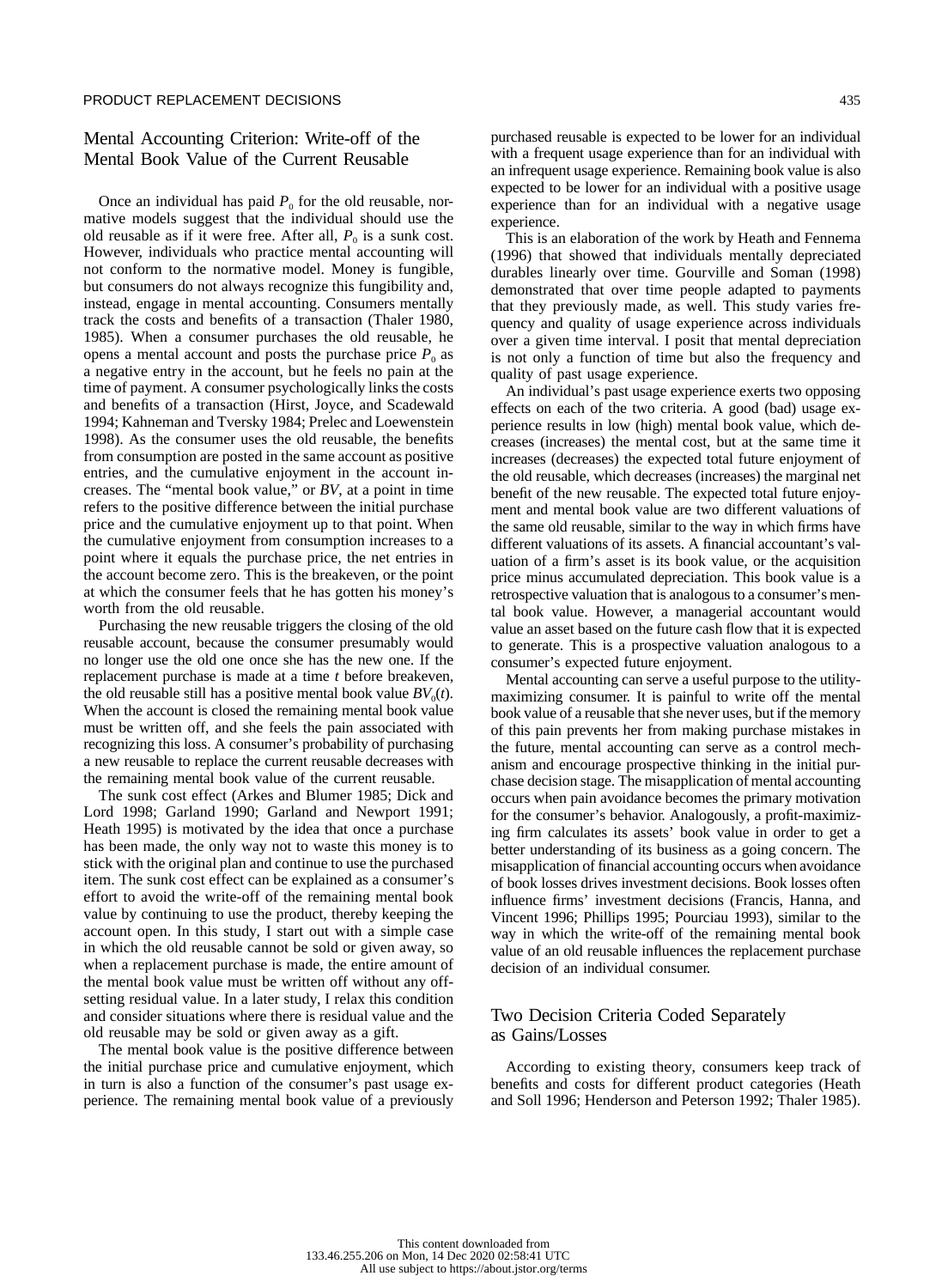Returning to the camera example, purchasing a new camera is painful to the consumer if the current camera still has a positive mental book value. But if the marginal net benefit of the new camera is sufficiently high, the consumer should purchase the new camera anyway. Existing theory does not explain a consumer's preference for trade-ins over price discounts. If benefits and costs are aggregated at the product category level, the sums of the entries in the camera account are equal whether the new camera is sold on sale for \$120, or sold for \$200 with an \$80 trade-in for the old camera. However, in experiments that I conducted, people are more likely to purchase a replacement product when a trade-in is offered than when the replacement product is sold at a discount.

I propose, alternatively, that in the context of product replacement decisions, gains and losses are coded at the level of each decision criterion. That is, the marginal and mental accounting criteria are each coded separately, and the overall net gain from the replacement purchase is the sum of the utilities of these two criteria. If the marginal benefit of the new reusable exceeds its marginal cost, the utility function  $u()$  operates on the marginal decision criterion. If the old reusable is replaced before breakeven, the write-off of the mental book value is a negative entry, and the disutility function  $w()$  operates on the mental accounting criterion. Individuals are loss averse (Kahneman, Knetsch, and Tversky 1990; Tversky and Kahneman 1991) and try to minimize losses in each of the accounts, before maximizing gains. Loss aversion is one factor that makes  $w()$ strictly steeper than  $\mathbf{u}$ (). I distinguish between the two functions for expositional clarity and also because my argument involves not only the standard form of loss aversion but also waste aversion. People often forgo economically attractive choices in order to avoid waste (Arkes 1996). Waste aversion adds another psychological dimension to loss aversion.

The consumer's probability of product replacement should increase with the sum of the gain/loss of the two criteria:

$$
\underbrace{u(E_1 - E_0 - P_1) - w[BV_0(t)]}_{\text{Marginal}} \qquad (1)
$$

where  $E_0$  = expected total future enjoyment of the old reusable over planning horizon  $H, E_1$  = expected total future enjoyment of the new reusable over planning horizon *H*,  $P_1$  = purchase price of the new reusable, and  $BV_0(t)$  = remaining mental book value of the old reusable at time *t*.

The focus of this study is to get some insight into what goes on inside the parentheses. Linear utility and disutility

functions are assumed for simplicity.<sup>2</sup> This model can explain the consumer's preference for trade-ins as a reallocation of entries between the marginal and mental accounting decision criteria.

# The Trade-In

Because of loss and waste aversion, reducing the writeoff of the mental book value has a greater impact than increasing the incremental gain of the new reusable by reducing the purchase price by the same amount. Take two cash equivalent offers, Sale and Trade. In Sale, the price of the new reusable is simply discounted from *P* to  $P - TI$ . In Trade, a trade-in of *TI* is given in exchange for the customer's old reusable, and the new reusable is sold at the higher regular price *P*. The end-state of Trade can be no more preferable to Sale, as the consumer gets to keep the old reusable in Sale, whereas in Trade he must surrender the old reusable in exchange for *TI*. However, the product replacement model in Equation 1 predicts that consumers replacement model in Equation 1 predicts that consumers<br>would prefer Trade to Sale. The net gain from replacement<br>purchase is:<br> $u(E_1 - E_0 - P_{\text{Sale}}) - w[BV_0(t)]$  with Sale pricing **(2)**<br>Marginal Mental Accounting purchase is:

chase is:  
\n
$$
u(E_1 - E_0 - P_{\text{Sale}}) - w[BV_0(t)] \text{ with Sale pricing (2)}
$$
\n
$$
\underbrace{u(E_1 - E_0 - P_{\text{Sale}})}_{\text{Marginal}} \underbrace{\text{Mental According}}_{\text{Aecounding}}
$$

and

$$
\underbrace{L_{1} - E_{0} - P_{\text{Sale}}}_{\text{Marginal}}) - w[BV_{0}(t)]}_{\text{Marginal}} \quad \text{with Sale pricing} \quad (2)
$$
\n
$$
u[E_{1} - E_{0} - (P_{\text{Sale}} + TI)] - w[BV_{0}(t) - TI]
$$
\n
$$
W_{\text{Marginal}} \quad \text{Marginal}
$$
\n
$$
W_{\text{Marginal}} \quad \text{Mendal.}
$$
\n
$$
(3)
$$

In comparing Equation 2 to Equation 3, the entries in the two criteria are equal in Sale and Trade, because they are equivalent in cash value. However, the parentheses grouping the entries differentiate Sale from Trade. Due to loss and waste aversion,  $w()$  is steeper than  $u()$ . Therefore Equation  $3 \geq$  Equation 2. A trade-in increases the net gain associated with a replacement purchase transaction when *TI* is taken from the steeper  $w()$  function and moved over to the milder *u*() function. This is shown schematically in Figure 1.

When the remaining mental book value is large and  $BV_0(t) > TI$ , a trade-in is most effective because the entire amount of *TI* is reallocated from a  $u$ () function to a  $w$ () function. As the mental book value decreases to  $BV_0(t)$  < *TI*, only a fraction of *TI* is reallocated from  $u()$  to  $w()$ , and the remaining fraction of *TI* becomes a transfer just between two  $u()$  functions. Therefore, a given trade-in is expected to become less effective in increasing sales as the mental

<sup>&</sup>lt;sup>2</sup>After reference point dependence and loss aversion, a third characteristic of the value function (Kahneman and Tversky 1979) is decreasing marginal sensitivity to gains and losses. If both the mental book value of  $R_0$  and the marginal net gain of  $R_1$  are within a comparable range in dollar value, the assumption of linear utility and disutility functions should not be limiting. In fact, the insight gained is more generalizable if the effectiveness of trade-ins does not have to depend on the precise location of the two criteria on the concave  $u()$  or convex  $w()$  functions.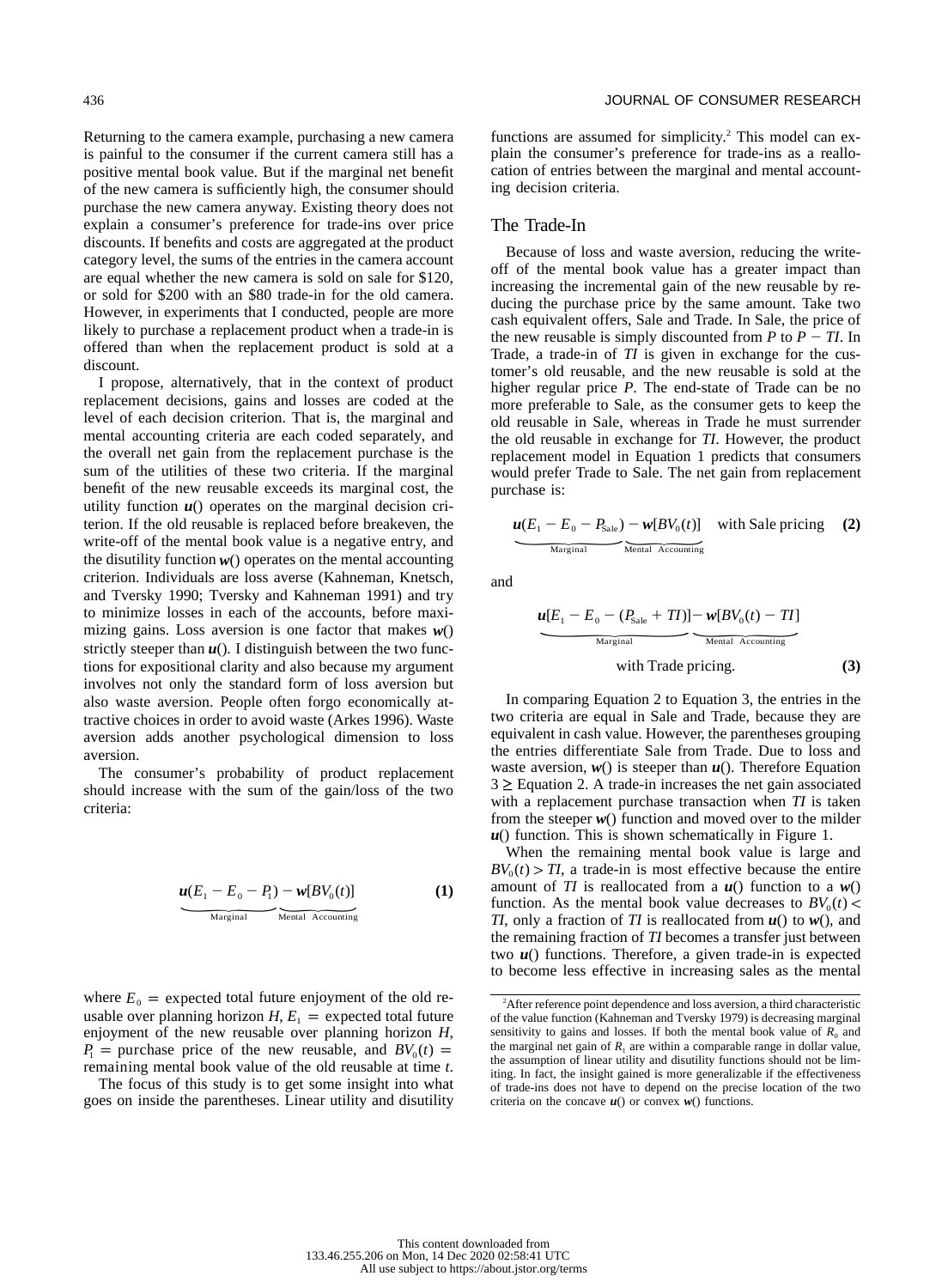#### **FIGURE 1**

WHEN BOOK VALUE IS LARGE, TRADE-INS INCREASE THE NET GAIN ASSOCIATED WITH A REPLACEMENT PURCHASE **TRANSACTION** 



book value decreases to  $BV_0(t) < TI$ . If a consumer has already broken even on the old reusable, the mental accounting criterion is no longer negative, and a trade-in becomes a reallocation entirely between two  $u()$  functions and loses its effectiveness.

# **EXPERIMENT 1**

Experiment 1 was conducted to determine how normative and psychological mechanisms drive the replacement purchase. It also measured how effective trade-ins are in mitigating the mental costs associated with a replacement purchase.

## Method

One hundred and ninety-two undergraduate and MBA students participated in the experiment. The subjects completed a questionnaire that presented two scenarios in which they had previously purchased a reusable, and while the reusable is still functional, an opportunity arises to upgrade to a more attractive reusable.

# Design and Procedure

Two product classes were used in the experiments: a timeshare at a beach house and a sports club membership. They both fall under the category of reusables, and there is little value in the old reusable once a newer, more attractive reusable is purchased. Also, they are product classes in which the subjects are interested and with which they are familiar. There were two levels of pricing, trade-in and sale. In the trade-in condition the new sports club membership was offered for \$200 with a \$100 trade-in for the old sports club membership, and in the sale condition the new sports club membership was discounted to \$100 from the original price

of \$200. In the trade-in condition the new time-share was offered for \$250 with a \$100 trade-in for the old time-share, and in the sale condition the new time-share was discounted to \$150 from the original \$250. Because the sports club membership and time-share were both nontransferable, and nonrefundable, the two pricing plans had equivalent cash values to the subjects. The experiment implemented a design according to Winer, plan 5 (1971). The design was a Latin square crossing two levels of product with two levels of pricing. Three between-subject manipulations, each of two levels (frequency of usage experience, quality of usage experience, and order), were crossed with the Latin square, for eight between-subject conditions. The subjects were randomly assigned either to group 1 or group 2 according to a Latin square design as shown. The design also controlled for order. Half of each of group 1 and group 2 saw the sports club membership scenario first: they were order 1. The other half of each of group 1 and group 2 saw the time-share scenario first and were order 2.

|              | Pricing                |             |
|--------------|------------------------|-------------|
|              | Trade-In               | <b>Sale</b> |
| Product Time | Group 1 Group 2        |             |
|              | Sports Group 2 Group 1 |             |

Each of the 192 subjects was randomly assigned to one of four usage experience conditions. Usage experience varied in terms of frequency and quality. Frequency refers to how frequent past usage has been, and there were two levels: frequent and infrequent. In the frequent (infrequent) condition, subjects were told they have been going to the sports club/time-share frequently (only rarely). Quality refers to how enjoyable past consumption has been, and there were also two levels: positive and negative. Subjects in the positive (negative) condition were told they have (not) had a very enjoyable experience the times that they have been there. There were a total of  $2 \times 2 = 4$  usage experience conditions, and there were 48 subjects in each of the positive frequent, positive infrequent, negative frequent, and negative infrequent conditions.

# Measures

The subjects answered four questions about each of the two scenarios. They were asked how likely it was that they would purchase the new, more attractive time-share/sports club membership. This measure, probability of replacement purchase, was on a scale from 0 percent to 100 percent. They were also asked how much of their money's worth they felt they had gotten from the time-share/sports club membership that they currently own. This measures mental book value, or  $BV_0(t)$  in Equation 1. Mental book value was on a scale of 1 to 7, with 1 being "I have gotten a lot of my money's worth," and 7 being "I have not gotten my money's worth at all." High book value indicates that subjects feel there remains more value to be gained from the reusable. Low book value indicates that subjects feel they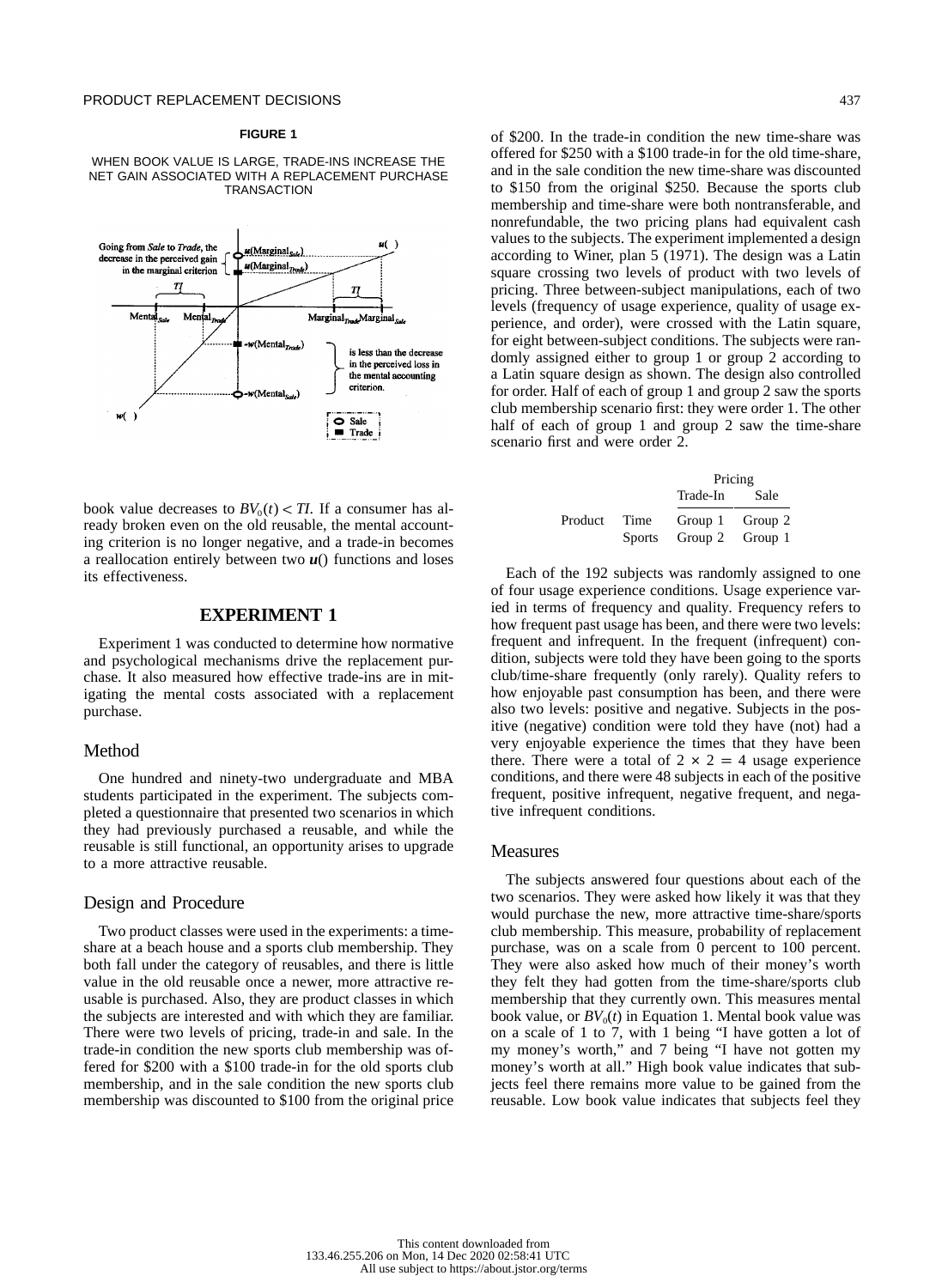## **FIGURE 2**





have gotten sufficient value out of the reusable. The third question asked how much enjoyment they can expect to get from the continued usage of the current time-share/sports club membership. This measures expected total future enjoyment of the old reusable, or  $E_0$  in Equation 1. Enjoyment of the old reusable was also on a scale of 1 to 7, where 1 was "I will not get much enjoyment at all," and 7 was "I will continue to get a lot of enjoyment." Since enjoyment of the old reusable is the basis for comparison in estimating the incremental benefit of the new reusable, model 1 suggests that high enjoyment of the old reusable decreases the entries in the marginal criterion. The subjects were additionally asked how much enjoyment they expect to get from the new reusable. This measure was expected new enjoyment, also on a scale of 1 to 7, and estimated  $E_1$  in Equation 1. The purpose was to check the validity of the assumption that the expected total future enjoyment of the new reusable is independent of usage experience and that the effect of usage experience on the new reusable account is through the enjoyment of the old reusable only. Subjects first answered the likelihood of purchase questions for each scenario. Afterward, they answered the remaining three questions for each scenario.

# **Predictions**

Experiment 1 was conducted to track the process as shown in Figure 2. Replacement purchase probability is predicted to decrease with enjoyment of the old reusable and decrease with book value. Also replacement purchase probability is predicted to be higher with a trade-in than with a straight sale of the same cash value. The difference between replacement purchase probabilities under the trade-in and sale conditions should decrease with book value. Enjoyment of the old reusable should be highest when usage experience has been positive and frequent, and lowest when usage experience has been negative and infrequent. A subject who

has had a bad usage experience would have lower expectations of the continued usage of the item than one who has had a good usage experience. Book value is predicted to be highest in the negative infrequent condition and lowest in the positive frequent condition. A subject who has had a bad usage experience should feel that he has not gotten as much of his money's worth out of his current reusable as one who has had a good usage experience. Trade-ins should be most effective in the negative infrequent condition and least effective in the positive frequent condition.

# Results

*The Effect of Usage Experience on Book Value and Enjoyment of the Old Reusable.* Figure 3 shows how an individual's usage experience has two opposing effects on book value and enjoyment of the old reusable. An ANOVA of book value using the four between factors and two within factors and their relevant interactions as independent variables ( $F = 2.57$ ,  $R^2 = .74$ ) demonstrated that subjects feel that they have gotten more of their money's worth out of their old reusable if they have used it more frequently  $(F = 47.78, p < .0001)$ , and if past experience has been enjoyable ( $F = 15.93$ ,  $p < .0001$ ). As predicted and shown in Figure 3, book value was highest for the negative infrequent group at 5.0 (on a scale from 1 to 7), and lowest for the positive frequent group at 3.4. The interaction between frequency and quality of usage experience was not significant. Also, the sports club membership had a higher book value than the time-share  $(F = 4.95, p = .03)$ . None of the

#### **FIGURE 3**

BOOK VALUE DECREASES WITH FREQUENCY AND QUALITY, WHILE ENJOYMENT OF OLD REUSABLE INCREASES WITH FREQUENCY AND QUALITY

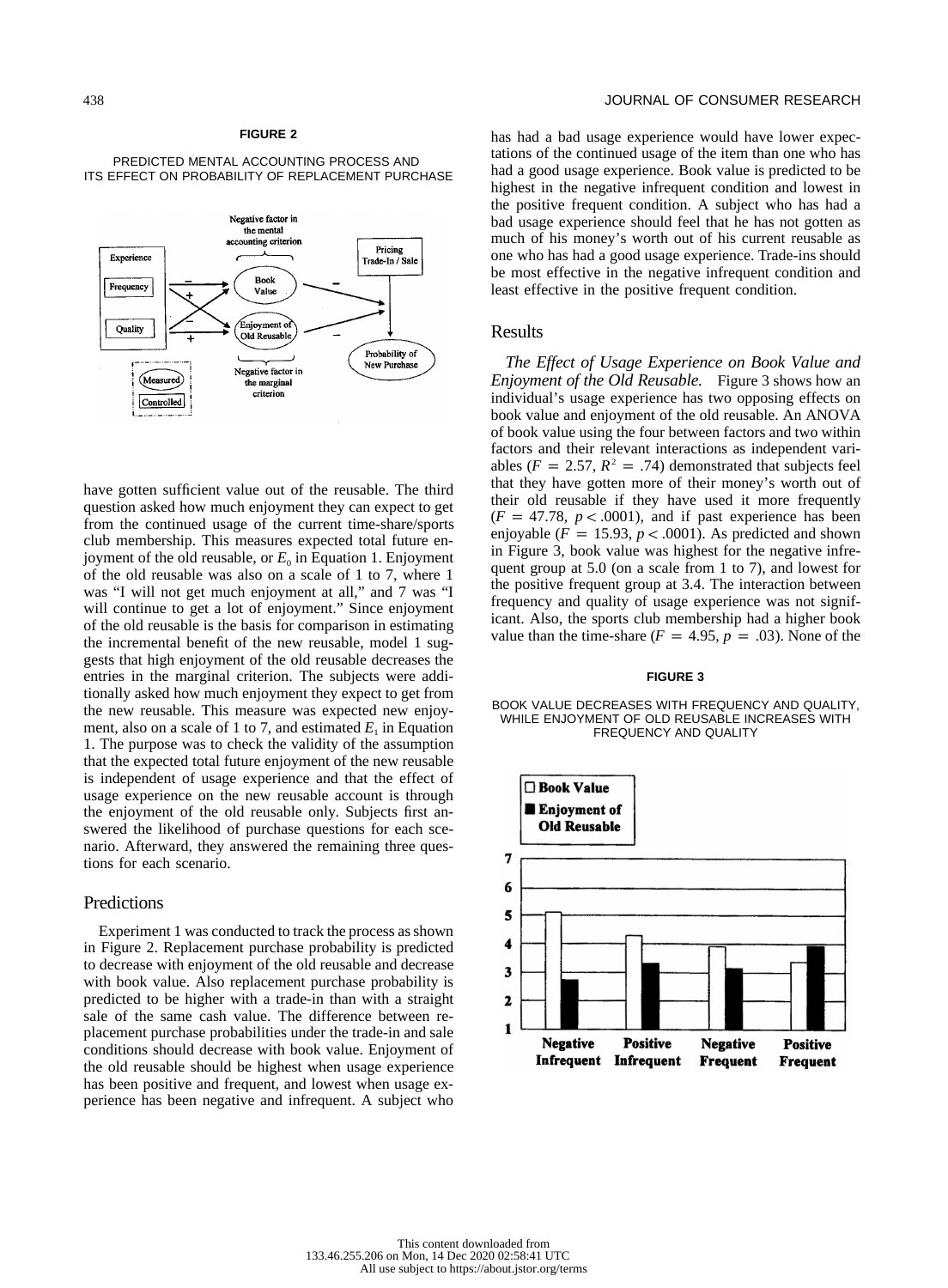interactions was significant. Group and order were not significant, which demonstrated that the assignment of the subjects to each of the two groups was random and that there were no systematic differences in the subjects' responses to questions that were asked first versus second. These factors, group and order, are not discussed further.

An ANOVA of enjoyment of the old reusable using the same set of explanatory variables  $(F = 3.11, R^2 = .77)$ showed that subjects expect more total future value out of the old reusable if they have used it more frequently  $(F = 6.49, p = .03)$  and have had a positive experience  $(F = 42.09, p < .0001)$ . As predicted and also shown in Figure 3, enjoyment of the old reusable was lowest for the negative infrequent group at 2.6 and highest for the positive frequent group at 4.0. Enjoyment of the old reusable was higher for the sports club membership than for the timeshare  $(F = 10.55, p = .001)$ .

There was no difference in expected future enjoyment of the new reusable among the four usage experience conditions. This lends support to the assumption that for these scenarios enjoyment of new reusable is independent of usage experience ( $p > .33$  for frequency and  $p > .18$  for quality). Usage experience affects the marginal criterion only through enjoyment of the old reusable.

*Trade-in Moderates Replacement Purchase Probability.* Figure 4 graphically represents how trade-ins moderate the effect of book value on the probability of replacement purchase. The data were examined by an ANOVA of replacement purchase probability using the same set of independent variables as before ( $F = 2.48$ ,  $R^2 = .73$ ). Overall, people were more likely to make a replacement purchase with a trade-in (76 percent) than without (66 percent;  $F = 26.45$ ,  $p < .0001$ ), but as predicted, trade-ins are most effective in increasing sales when past usage experience has been negative and infrequent, and least effective when usage experience has been positive frequent. The solid lines for the negative infrequent, negative frequent, and positive infrequent groups represent statistically significant increases in the probability of replacement purchase when a trade-in is offered under those conditions, and the dotted line in the positive frequent group represents a statistically insignificant difference. As predicted, when the usage experience is negative and infrequent, book value is high and trade-ins effectively moderate the effect of book value, thereby increasing the probability from 62 percent to 79 percent. However, when the usage experience is positive and frequent, book value is low and trade-ins have no moderating effect and, hence, no effect at all on replacement probability (72 percent with a straight sale and 73 percent with a tradein). The fan effect in Figure 4 indicates that trade-ins are most effective in increasing replacement purchase probability when past usage experience has been infrequent  $(F = 5.49, p = .020)$  and negative  $(F = 5.76, p < .017)$ .

Book value and enjoyment of the old reusable were added as covariates to the ANOVA of probability of replacement purchase. Enjoyment of the new reusable was also included as a covariate to validate the intuitive assumption built into

#### **FIGURE 4**

#### TRADE-INS ARE MOST EFFECTIVE FOR CONSUMERS WHO HAVE HAD A NEGATIVE AND INFREQUENT USAGE EXPERIENCE



Equation 1, that the probability of replacement purchase should increase with the expected enjoyment of the new reusable. The results again support the prediction that tradeins are most effective in increasing purchase probability when people feel that they have not gotten their money's worth from the current item. The *F*-value increased from 2.48 to 9.93 ( $R^2 = .92$ ), and all covariates had significant main effects. The effect of enjoyment of the new reusable on purchase probability supports the assumption made in Equation 1. The interaction between book value and tradein  $(F = 29.44, p < .0001)$  was also significant, which indicates that trade-ins moderate the effect of book value on probability of replacement purchase.

Next the data were split into two subsets: one for the sale condition and another for the trade-in condition. The tradein data and sale data each had 192 observations and were analyzed separately. An ANOVA of probability of replacement purchase showed that in both cases, probability of replacement purchase decreased with book value, but the negative impact of book value on replacement purchase probability was stronger in the sale condition  $(F = 233.01,$  $p < .0001$ ) than in the trade-in condition ( $F = 118.51$ ,  $p < .0001$ ) .0001). Book value is relatively more important in the absence of trade-ins than when trade-ins are offered. This once again suggests that trade-ins mitigate the effect of book value on probability of replacement purchase. Replacement purchase probability also decreased with enjoyment of the old reusable in both the trade-in  $(F = 234.72, p < .0001)$  and sale conditions ( $F = 143.63$ ,  $p < .0001$ ).

## Discussion

Experiment 1 showed that mental book value decreases with frequency and quality of past usage experience, and has a negative impact on the mental accounting criterion.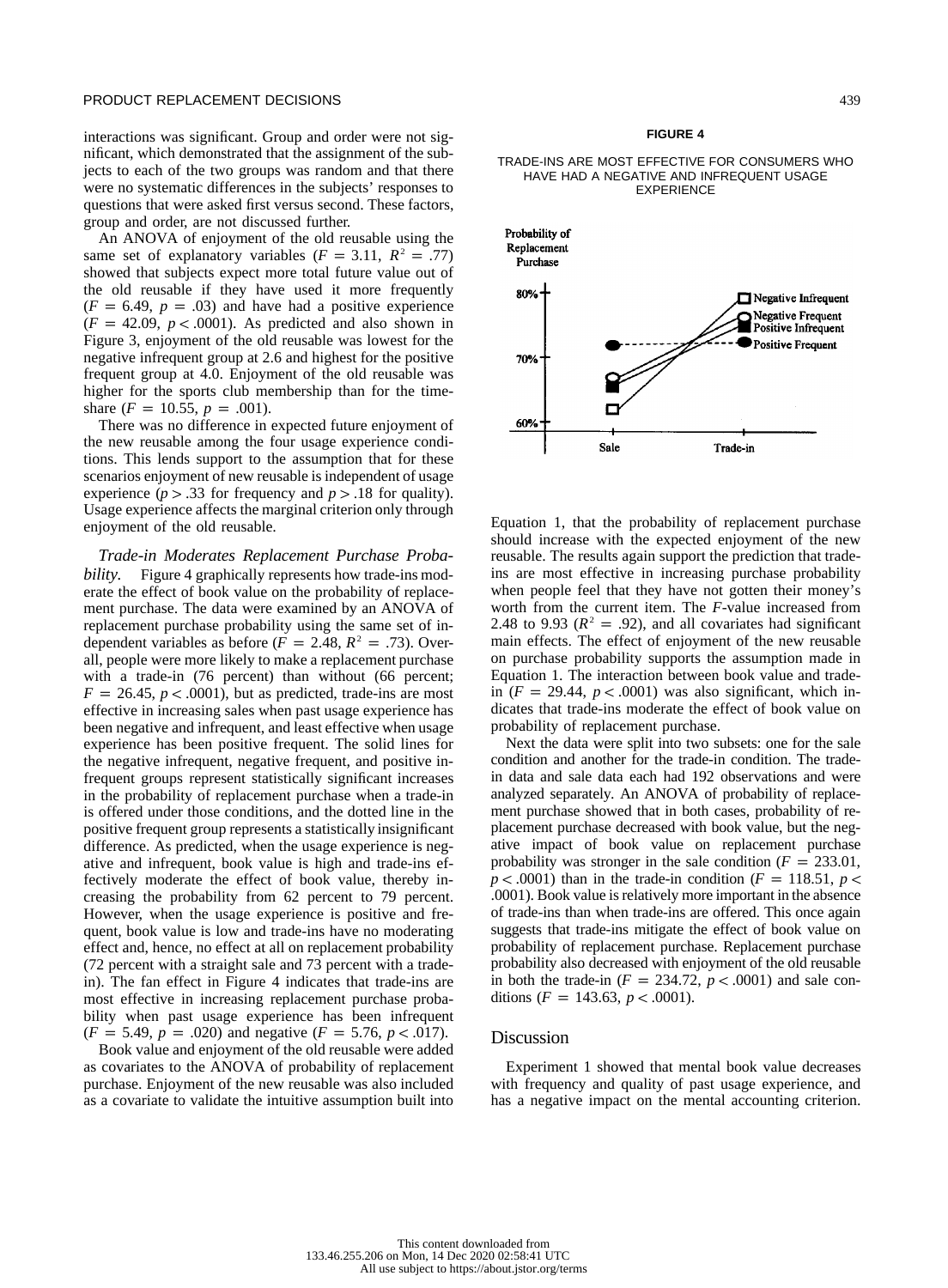It also showed that after a consumer has done the mental depreciation of the old reusable to arrive at its mental book value, pricing tools, such as trade-ins, can mitigate the writeoff of the mental book value and help the consumer make a replacement purchase decision that is closer to the normative model.

Alternative explanations for the effectiveness of trade-ins do exist but do not fully capture the entire phenomenon. The replacement purchase model that was supported in experiment 1 was based on loss aversion, but a trade-in can alternatively be explained on the basis of the nonlinearity of the value function. Trade-ins may be perceived as a single gain, whereas a price discount may be perceived as a reduction in a greater loss, and a small gain has a larger marginal impact than a reduction of a greater loss. An explanation based on the concavity/convexity of the gain/loss function rather than loss aversion would predict that consumers would always prefer trade-ins over straight price discounts, regardless of their past usage experience. Though this is a viable explanation, it would not sufficiently explain the experimental data: specifically why trade-ins are differentially more effective when past usage experience is bad (and book value is high) than when past usage experience is good (and book value is low). Furthermore, this alternative explanation implies that the payment of purchase price is encoded as a stand alone loss, as opposed to being netted out against the greater gain of the expected utility of the purchased good, which is contrary to the conventional assumption in mental accounting (Kahneman and Tversky 1979, 1984; Thaler 1980, 1985).

There are alternative explanations based on economic factors as well, such as a reduction in disposal costs. If this were the only reason for the effectiveness of trade-ins, it would be an obvious, and not very interesting, reason for why consumers prefer trade-ins. The experiments controlled for this by using products that had no disposal costs. Unused portions of sports club memberships take up no physical space (unlike refrigerators) and incur no holding/insurance costs (unlike automobiles). Any disposal cost associated with the purchase of a replacement should only increase the consumer's preference for trade-ins.

## **EXPERIMENT 2**

Experiment 2 was conducted in order to (1) replicate the findings of experiment 1 and (2) test the robustness of the trade-in effect by relaxing some of the more stringent conditions of experiment 1. Experiment 2 explores the residual value of the old reusable as a factor that influences the value of trade-ins. Experiment 1 studied the case where the purchase of the new reusable made the old reusable completely useless to the consumer. However, in most upgrade situations, the old item retains some value to the consumer. Even if the consumer recognizes that the old reusable becomes useless to her after purchasing the new one, she may also recognize the value in either giving the old reusable away as a gift or selling it in exchange for cash and realizing some residual value  $RV_0(t)$ . If the residual value is positive

when the replacement purchase is made and the consumer has not yet gotten her money's worth from the old reusable, the entries in the mental accounting criterion are the writeoff of the mental book value and the realization of the residual value to offset the write-off, for a total of  $BV_0(t)$  $RV_0(t)$ . Residual value is analogous to the salvage value in financial accounting that also offsets the write-off of the remaining book value of a retired asset. The replacement model in Equation 1 becomes

$$
u(E_1 - E_0 - P_1) - w[BV_0(t) - RV_0(t)]
$$
  
when  $RV_0(t) > 0$ . (4)

The probability of replacement purchase therefore increases with residual value. When a consumer expects a higher residual value, the pain associated with closing the old reusable account is attenuated, and he would be more likely to make an upgrade purchase. It makes sense that there would be less mental cost associated with making an upgrade purchase if the consumer believes he can give the old reusable away to someone else who will enjoy using it.

The preceding section of this study demonstrated how trade-ins can increase the probability of upgrade purchase when residual value is negligible, but when residual value is significant, the net gain from the replacement purchase transaction in Sale and Trade-in becomes, respectively,

$$
\mathbf{u}(E_1 - E_0 - P_{\text{Sale}}) - \mathbf{w}[BV_0(t) - RV_0(t)]
$$
  
Sale pricing when  $RV_0(t) > 0$ . (5)

$$
\boldsymbol{u}[E_1 - E_0 - (P_{\text{safe}} + TI)] - \boldsymbol{w}[BV_0(t) - TI]
$$
  
Trade pricing when 
$$
RV_0(t) > 0.
$$
 (6)

When residual value is zero or negligible, a trade-in is a direct transfer of *TI* from  $w()$  to  $u()$ . However, when residual value is positive, a trade-in decreases the absolute mental cost by attenuating the write-off of the mental book value by *TI* but also increases the absolute mental cost by requiring the consumer to forfeit the residual value. The net effect on the mental accounting criterion could be positive or negative. The higher purchase price with the trade-in offer has a definite negative effect of *TI* on the marginal net benefit of the new reusable. The net result may be an increase or a decrease in the likelihood of upgrade, depending on the size of the residual value relative to the trade-in.

A preliminary study suggests that in cases where residual value is positive and large, a trade-in may be less effective in increasing sales and, furthermore, may even reduce probability of replacement purchase. Subjects were asked how likely it was that they purchase a new bicycle of a significantly higher quality than the one that they currently owned. The new bicycle was offered to half of the subjects for (*a*) a sale price of \$200 instead of the regular price of \$300, and to the other half it was offered for (*b*) the regular price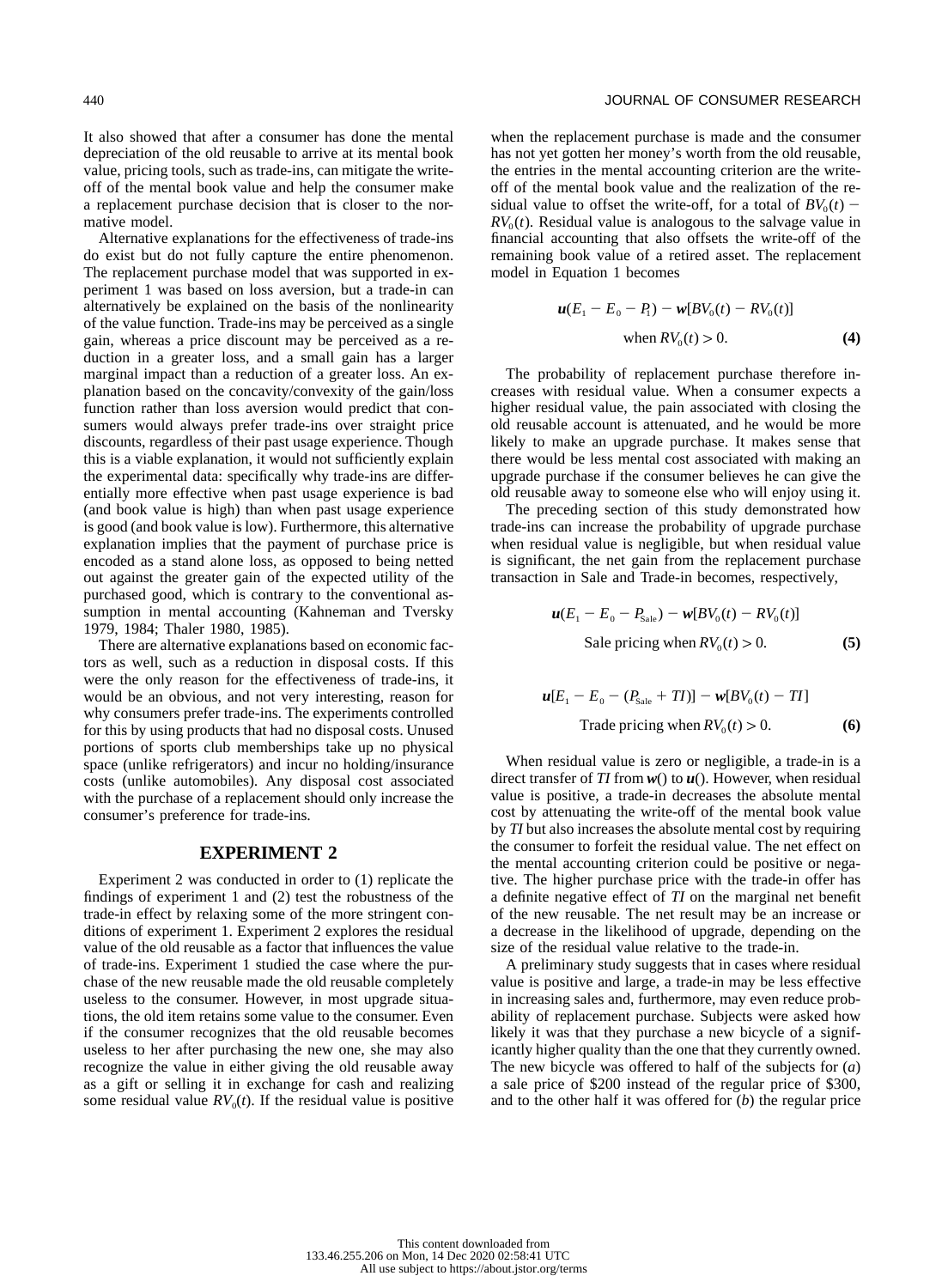#### **FIGURE 5**

#### PREDICTED EFFECTS OF GIFT OPPORTUNITY AND TRADE-IN ON PROBABILITY OF REPLACEMENT PURCHASE



of \$300 with a \$100 trade-in for the old bicycle. Again, these two pricing plans are equivalent in cash value. This time, the average probability of upgrade was significantly lower in *b* with a trade-in (46 percent) than in *a* with a straight sale (64 percent), which suggests that the effectiveness of trade-ins has its limits. A trade-in is effective when the value of the old item becomes negligible to the consumer with the purchase of the new item, but a used bicycle is reasonably and commonly sold or given as a gift.

In experiment 2, I use the concept of residual value to test the robustness of the trade-in effect. Trade-ins are effective, but when residual value is high, trade-ins should be much less likely to work.

## Method, Design, and Procedure

Ninety-six undergraduate students participated in the experiment. It was conducted in the form of a questionnaire, in a similar design as before, with the following exceptions. I used two different product stimuli: a laptop computer and a Walkman-type personal stereo. These are both reusables that become useless to the subject after a replacement purchase is made, but they retain reasonable residual values as gifts.

The residual value of the old product was directly manipulated under two conditions of gift opportunity: the control and positive conditions. Half of the subjects were randomly assigned to the positive gift opportunity condition, and they were told that their grandparents/best friend had been looking for a laptop/personal stereo with simple features and would appreciate and get a lot of usage out of their old laptop/personal stereo. The other half in the control condition were not told anything explicitly about existing opportunities to give away the old laptop/personal stereo as a gift. Usage experience, which was manipulated across subjects in experiment 1, was held constant in experiment 2. The Latin square crossed product with pricing, within each of the two conditions of gift opportunity. Experiment 2 tracked the process as shown in Figure 5.

# **Measures**

The first four measures were the same as in experiment 1 (probability of replacement purchase, book value, expected  $R_0$  enjoyment, and expected new enjoyment), and used the same scale. In addition, as a means of measuring residual value, subjects were asked how much enjoyment they expected to get out of giving away the old reusable as a gift. Residual value was on a scale from 1 to 7, with 1 being "I get no value at all out of giving away a gift like a used laptop/personal stereo," and 7 being "I get a lot of value out of giving away a gift like a used laptop/personal stereo." The two levels of gift opportunity were intended to directly manipulate residual value.

## Results

*Manipulation Check.* As shown in Figure 6, residual value was higher in the positive gift opportunity condition than in the control ( $F = 17.63$ ,  $p < .0001$ ), and the manip-

#### **FIGURE 6**

RESIDUAL VALUE AND PROBABILITY OF REPLACEMENT PURCHASE ARE BOTH HIGHER WHEN THERE IS AN EXPLICIT OPPORTUNITY TO GIVE AWAY THE OLD LAPTOP/ PERSONAL STEREO AS A GIFT

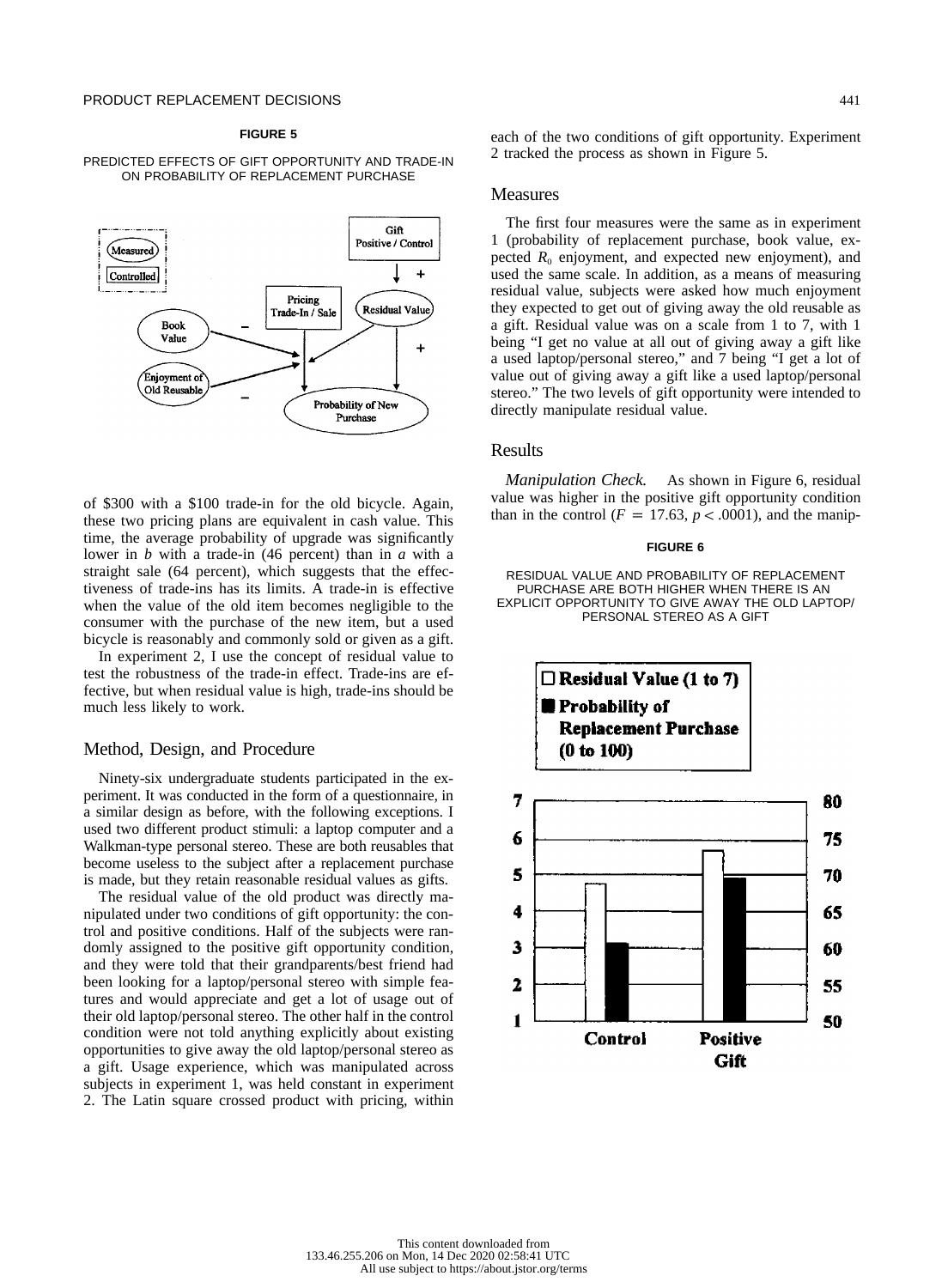ulation of residual value by gift opportunity was effective. The subjects who were told that their grandparents/best friend would be interested in their old laptop/personal stereo indicated that they would get more value out of giving away their old laptop/personal stereo as a gift (4.7 on a scale from 1 to 7), than those who were not told anything to that effect (3.8).

*The Impact of Gift on Probability and the Effectiveness of Trade-Ins.* As predicted, subjects were more likely to upgrade to a new laptop/personal stereo when they were told that their grandparents/best friend would be interested in their old laptop/personal computer (69 percent) than when there were not told anything to that effect (61 percent;  $F = 4.57$ ,  $p < .04$ ). This is also shown in Figure 6. As shown in Figure 7, trade-ins are effective in the control condition, but countereffective in the positive gift opportunity condition  $(F = 11.93, p < .0008)$ . Trade-ins increased the replacement purchase probability from 55 percent to 66 percent for subjects who were not told anything explicitly about opportunities to give the old laptop/personal stereo away as a gift ( $F = 7.83$ ,  $p < .0081$ ). In contrast, for subjects who were told explicitly about opportunities to give the old laptop/personal stereo away as a gift, the trade-in was actually detrimental. Replacement purchase probability decreased from 74 percent with a straight sale to 65 percent with a trade-in  $(F = 9.14, p < .0045)$ . As before, the solid lines in the graph represent significant differences. Telling people explicitly about gift opportunities moderates the effect of trade-ins on replacement purchase probability. Gift opportunity moderates the effect of trade-ins on probability of replacement purchase.

# Discussion

Experiment 2 demonstrated that an individual can get some value out of the old reusable if she can give it away as a gift to someone who will appreciate it. Giving away the old reusable as a gift is essentially one last usage that the consumer can get out of it before closing out the mental account. This residual value offsets the write-off of the remaining mental book value of the old reusable and, therefore, attenuates the mental cost of the upgrade purchase.

Writing off the remaining book value of an existing reusable can make a replacement purchase prohibitively costly, but a firm can in part mitigate the cost of the writeoff by putting a high residual value on the old reusable. One way in which a firm can raise the residual value of the old reusable is by creating an opportunity for the consumer to give the old reusable away as a gift to someone who would appreciate and use it. Some firms advertise that they give a small percentage of their earnings to charity. Though the goal of social action is also served, the primary goal for most large U.S., Japanese, and Western European firms is profit maximization (Farmer and Hogue 1985). In the same spirit, firms can offer to take back old reusables from consumers who purchase upgrades, and they can give the old reusables to charity. There is actually an electronics store

#### **FIGURE 7**

TRADE-INS ARE EFFECTIVE, BUT MAY BE DETRIMENTAL IF THERE IS AN EXPLICIT GIFT OPPORTUNITY



near where I live that donates to charity old electronic equipment that its customers no longer use. Finding uses for an old reusable and giving them to charity may be an even more effective marketing plan than giving cash to charity. The former would directly offset the negative mental accounting criterion of a replacement purchase, whereas the latter would increase the marginal criterion.

Residual value would be even higher if there was accountability; that is, if the consumer knew who would receive the gift and that the gift would be appreciated. A more effective way of raising residual value may be for a firm to identify not just an organization but specific individuals to whom old reusables can be donated as gifts. Relief organizations often use this tactic. Rather than asking for a donation to be a small part of a big effort to help all poor children in the third world, they ask people to sponsor one individual child with a personal profile. A firm may keep a list of individuals who are in need of old reusables, which would allow the upgrading consumer to personalize the recipient of his gift.

# **EXPERIMENT 3**

The first two experiments examined how consumers arrive at a mental book value, how this book value becomes a significant determinant of replacement purchase probability, and how the impact of mental book value can be moderated. The next step of the research explores ways in which the calculation of the mental book value can be manipulated directly.

Individuals mentally depreciate their current reusable by the cumulative benefit they have gotten from the reusable up to the present. There may be guidelines other than an individual's actual usage experience that are used for mental depreciation. It is easy to keep track of how frequently a reusable has been consumed, but the quality of experience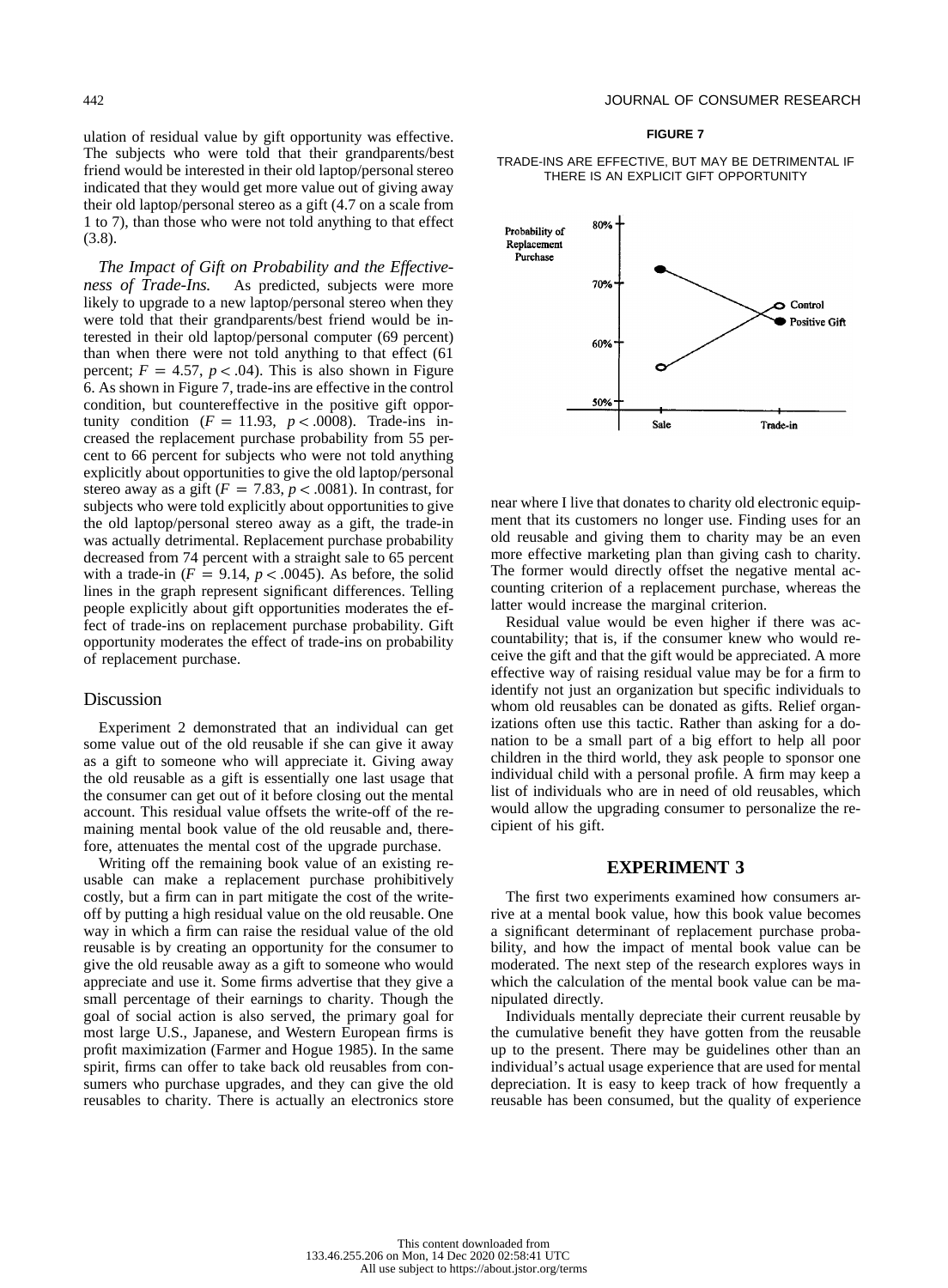is more subjective and less easily quantifiable. Therefore, an externally provided benchmark, such as a price for a single usage occasion, may serve as a guideline for estimating past enjoyment level and may facilitate the consumer's calculation of mental book value. Individuals often infer quality from price when the quality is unknown or ambiguous (Jones and Hudson 1996). Similarly, individuals may use the price of a comparable product to infer the enjoyment level that they experienced in the past. Also, an individual's recollection of experiences from the past may be influenced by stimuli that are present at the time of recall. Therefore, an individual who is presented with a high external reference price may recall a higher quality of usage experience. Therefore, the remaining mental book value of a previously purchased reusable is expected to be lower for an individual who observes a high one-time usage fee for a comparable reusable than for an individual who observes a low one-time usage fee for a comparable reusable. For example, a consumer who has bought a pair of skis may mentally depreciate the skis using the cost of daily ski rentals as a guideline. If the daily rental rate is high, the consumer may feel that he has gotten more value out of his purchased skis. A high external reference price should accelerate mental depreciation, which decreases the mental book value. Experiment 3 studies the effect of external reference on the mental book value of a product and the consumer's replacement probability.

## Method

Experiment 3 was conducted, maintaining the general questionnaire format of experiment 1. One hundred ninetytwo undergraduate and MBA students at the University of Pennsylvania participated in the experiment. The subjects were presented two scenarios about two different situations where they had purchased a reusable in the past, and while the reusable is still functional, an opportunity arises to upgrade to a more attractive reusable.

# Design and Procedure

A design similar to that of experiment 1 was maintained with the following exception. The experimental design was a Latin square that crossed product with external reference within each of the four experience conditions. The same two product classes were used as in experiment 1 (a time-share at a beach house and a sports club membership), but the other within-subject factor (pricing that had two levels, trade-in and sale) in experiment 1 was replaced by a withinsubject factor, external reference, in experiment 3. Reference is the manipulation of the one-time rental fee of a product that is comparable to the one that the subject has purchased in the past. There were two levels of reference: high and low. In the high external reference condition, subjects were presented with an \$80 one-time usage fee for a comparable time-share and a \$25 one-time usage fee for a comparable sports club. In the low external reference condition, the onetime usage fee was half the amount of the high reference

condition, \$30 for a comparable time-share, and \$10 for a comparable sports club.

## Measures

The subjects were asked the same set of four questions about each of the same two products as in experiment 1. The measures—probability of replacement purchase, book value, expected enjoyment of the old reusable, and expected new enjoyment—were on the same scale as in the first experiment.

## **Predictions**

Experiment 3 was conducted to track the process as shown in Figure 8. The prediction is that high external reference will accelerate mental depreciation. Therefore, book value is expected to be lower when the one-time rental fee is high than when the one-time rental fee is low. As before, low book value is expected to increase probability of replacement purchase.

# Results

*The Effect of Reference on Book Value.* An ANOVA of book value showed that people who are shown a high one-time rental fee of a comparable reusable feel that they have gotten more of their money's worth out of their own reusable (and therefore a lower mental book value of 3.8 on a scale of 1 to 7) than those who are shown a low onetime rental fee (4.3;  $F = 17.96$ ,  $p < .0001$ ). As predicted and shown in Figure 9, one-time usage fees are more effective in accelerating mental depreciation when the quality of the usage experience has been negative  $(F = 7.74,$  $p = .006$ ) than positive. When usage experience was negative, high rental fees effectively decreased the mental book value from 4.7 (5.3 when usage experience is negative and infrequent, and 4.0 when it is negative and frequent) to 3.8 (4.3 when usage experience is negative and infrequent, and 3.4 when it is negative and frequent). These are significant

## **FIGURE 8**

PREDICTED EFFECT OF EXTERNAL REFERENCE ON THE MENTAL ACCOUNTING PROCESS AND THE PROBABILITY OF REPLACEMENT PURCHASE

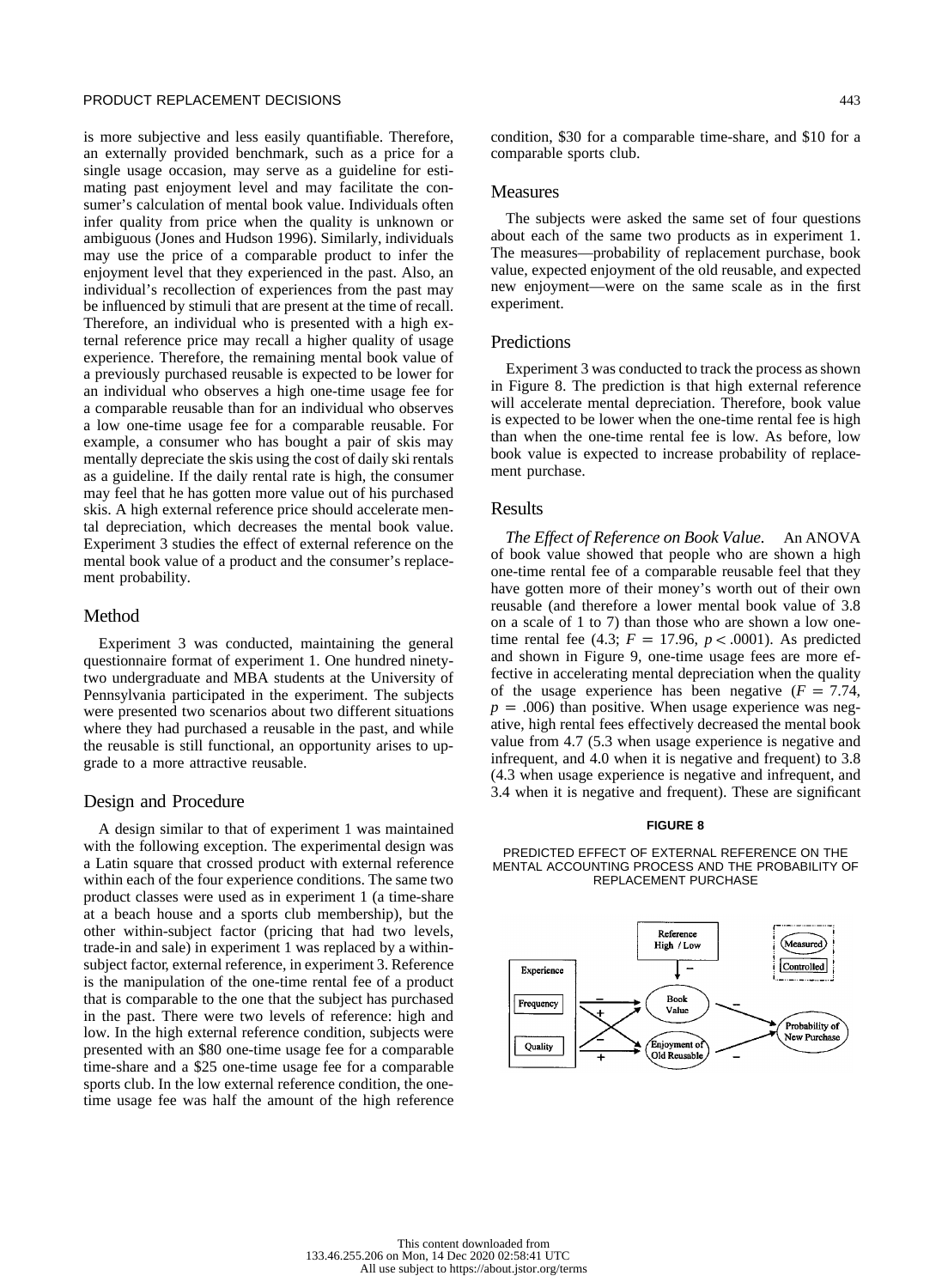#### **FIGURE 9**

HIGH EXTERNAL REFERENCE LOWERS THE MENTAL BOOK VALUE FOR CONSUMERS WHO HAVE HAD A NEGATIVE USAGE EXPERIENCE



differences, as indicated by the solid lines in Figure 9. However, when usage experience was positive, book value decreased only marginally from 3.9 (4.3 when usage experience is positive and infrequent, and 3.5 when it is positive and infrequent) to 3.7 (4.0 when usage experience is positive and infrequent, and 3.4 when it is positive and frequent). These are not significant changes, as shown by the dotted lines in Figure 9. Frequency of usage experience, however, did not influence the effect of reference on book value. This is generally consistent with the prediction that subjects mentally depreciate the old reusable according to the cumulative benefit that they feel they have derived from it to arrive at the book value. The cumulative benefit is approximately the product of the quality and frequency of usage experience. The quality of usage experience may be difficult to quantify, and a one-time usage fee may be used as a guideline for how much enjoyment subjects get on each usage occasion. However, the frequency of usage experience is a more objective measure that would not be affected by external reference.

Book value decreased with quality  $(F = 7.74, p =$ .0060) and frequency  $(F = 29.17, p < .0001)$  of usage experience. This replicates the earlier findings of experiment 1. Again, book value was higher for sports club memberships than for time-shares ( $F = 10.87$ ,  $p = .0012$ ), which also replicates the findings of the first experiment.

*The Effect of Reference on Probability.* On average, people were more likely to purchase the upgrade when they were shown a high one-time rental fee for a comparable reusable ( $F = 15.51$ ,  $p < .0001$ ). One-time rental rates have a greater impact on replacement purchase probability when the quality of usage experience is negative than when it is positive ( $F = 6.77$ ,  $p = .0100$ ). As shown in Figure 10, high reference prices effectively increased replacement pur-

chase probability when usage experience was negative and infrequent and when it was negative and frequent. In the positive infrequent usage experience condition, the high reference price was effective only at the  $\alpha$  < .10 level, as shown by the dashed line. In the positive frequent usage experience condition, external reference had no effect, as shown by the dotted line.

*The Effect of Reference on Probability through Its Mediator Book Value.* Book value was added as a covariate to the ANOVA above. As done before, two covariates were used: average book value, to account for differences across subjects, and book value. The *F*-value of this ANCOVA increased to 5.00 from 1.91 ( $R^2 = .85$  from .67). Both average book value ( $F = 165.86$ ,  $p < .0001$ ) and book value ( $F = 233.05$ ,  $p < .0001$ ) were significant. With the inclusion of the covariates, reference lost its significance. This establishes that the effect of reference on probability is mediated through book value. High reference lowers book value, which in turn increases probability of replacement purchase.

## Discussion

Experiment 3 demonstrated how mental depreciation is not only a function of a consumer's own usage experience but can also be accelerated by external factors, such as a one-time usage fee of a comparable reusable that is determined externally.

The findings of the study suggest that a firm can accelerate the mental depreciation of a consumer's current reusable by introducing a high one-time usage fee for a comparable product. Replacement purchase should increase as the mental cost associated with the transaction is decreased. Suppose a ski manufacturer introduces a new model every year and wants to sell the successive new models to customers who

#### **FIGURE 10**

#### SETTING A HIGH EXTERNAL REFERENCE IS MOST EFFECTIVE FOR CONSUMERS WHO HAVE HAD A NEGATIVE USAGE EXPERIENCE

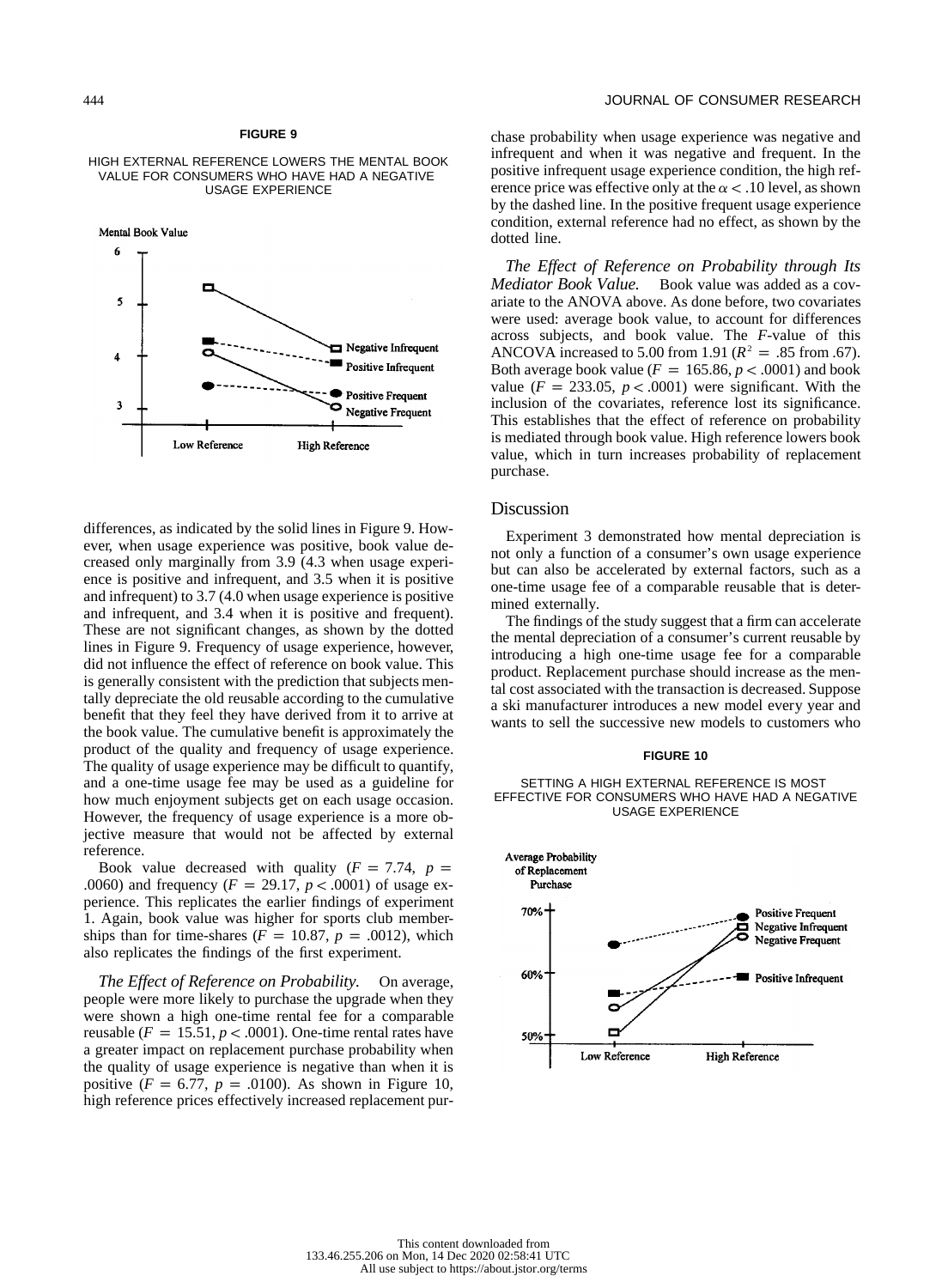have bought skis from them in the past. One way in which it can speed up the replacement purchase is to present its past customers with a high ski rental fee to help them accelerate the mental depreciation of the skis that they currently own. A high rental fee may not make the rental business successful, but it would help new ski sales. Firms sometimes introduce a new product not because they believe the new product will be successful, but because they believe the introduction of the new product will boost the sales of their other lines (Randall, Ulrich, and Reibstein 1998). In a similar manner, a business that is interested in increasing the sale of their product may consider entering the rental market and pricing the rental rate so that the sale of their product is increased.

# **GENERAL DISCUSSION**

The decision to upgrade to a new reusable, while the reusable that they currently own is still functional, can be a difficult one for consumers. The reason for this reluctance on the part of consumers is the remaining mental book value of the current reusable, which must be written off. The pain associated with retiring a reusable before it pays for itself through usage has a significantly negative impact on the decision to purchase an upgrade. In fact, an individual's replacement purchase decision may be more sensitive to this mental cost than any attribute of the new reusable itself, such as the price and quality of the new reusable. Any sentimental value that the current reusable may have for the consumer, which was not studied in this research, would only make the replacement purchase more difficult. Of course, if the current reusable is no longer functional, necessity can motivate a replacement purchase.

In this article, I study the balance between mental accounting and marginal decision making. This goes beyond previous research by recognizing both the economical and psychological components of decision making and how the two components together affect the decision outcome. People do act in ways that are consistent with economic theories of choice, and they employ the marginal cost-benefit criterion in replacement decision making. But they also act in ways that are inconsistent with economic theories of choice and employ the mental accounting criterion in the same decision making.

This research explored trade-in pricing, gift opportunities, and external reference prices as ways in which consumers can be guided to make replacement purchase decisions that are more closely aligned with normative choice. Whether or not marketers in practice are aware of the theory behind the phenomenon demonstrated in this study, there are examples of trade-in offers in industries where no active resale market operates. Joseph A. Bank retails men's suits, and it offers to buy back old suits from its customers for \$100 when they purchase a new suit. Sneaker Stadium sells athletic footwear, and it offers \$5–\$15 to its customers in exchange for their old sneakers when buying a new pair. Even though these traded-in items have no apparent monetary value to the sellers, this study presented a theory to explain why these trade-ins can be more effective in increasing sales than a straight sale.

Prospective decisions that consider historic costs may not maximize the consumer's utility on a particular replacement purchase occasion, but in the long run over multiple purchase occasions, considering the remaining mental book value of a past purchase may train the utility-maximizing consumer to avoid making unnecessary or superfluous initial purchases. There are other examples of how behavior that may be suboptimal in one particular occasion to the utilitymaximizing individual may in fact be beneficial in the long term. When purchasing vice goods such as cigarettes, consumers often forgo the option of purchasing larger quantities and getting the per-unit discounts and, instead, purchase smaller quantities at a per-unit price premium. Wertenbroch (1998) explains this behavior as a strategic choice by the consumer in an attempt for self-control.

The painful write-off of an old reusable's remaining book value may teach the consumer a valuable lesson to be more prudent in the future in making initial purchase decisions. However, mental accounting can go awry if the avoidance of pain becomes the sole or primary driver in prospective replacement purchase decisions. The best strategy for the individual in the short run and long run may be to account for the mental accounting criterion and marginal decisionmaking criterion in two sequential steps. First, take the write-off on the old reusable, feel the pain, and take away the lesson to be more prudent in the future about initial purchases. Then switch gears and make the prospective replacement decision considering just the marginal decisionmaking criterion.

One future extension of this study is to examine ways in which individuals can be trained to use mental accounting so that they can derive the benefits (the lessons) without being bound by the limitations (avoidance of pain). Larrick and his colleagues (Larrick, Morgan, and Nisbett 1990; Larrick, Nisbett, and Morgan 1993) have found that individuals can be trained to ignore sunk costs. However, mental accounting can serve a valuable purpose, and it may not be in the interest of the consumer to totally ignore mental accounting costs. The suggested extension will examine whether or not it is possible for individuals who make prospective replacement decisions without being bogged down by past decisions to actually learn the long-term lessons as well.

Another idea for a future study is to further examine the mental accounting process and study factors that may influence the structure of the upgrade model. If there is a "cost" associated with making a new purchase when consumers feel they have not gotten their money's worth, the weight of this cost may increase with accountability. Studies have shown that the sunk cost effect increases in magnitude with accountability (Staw 1976; Staw and Fox 1977). People who were held personally responsible for their past decisions were more likely to continue with their course of action than those who were not accountable. In the context of replacement purchases, when individuals are held accountable for their past purchase decisions, their loss aversion may be